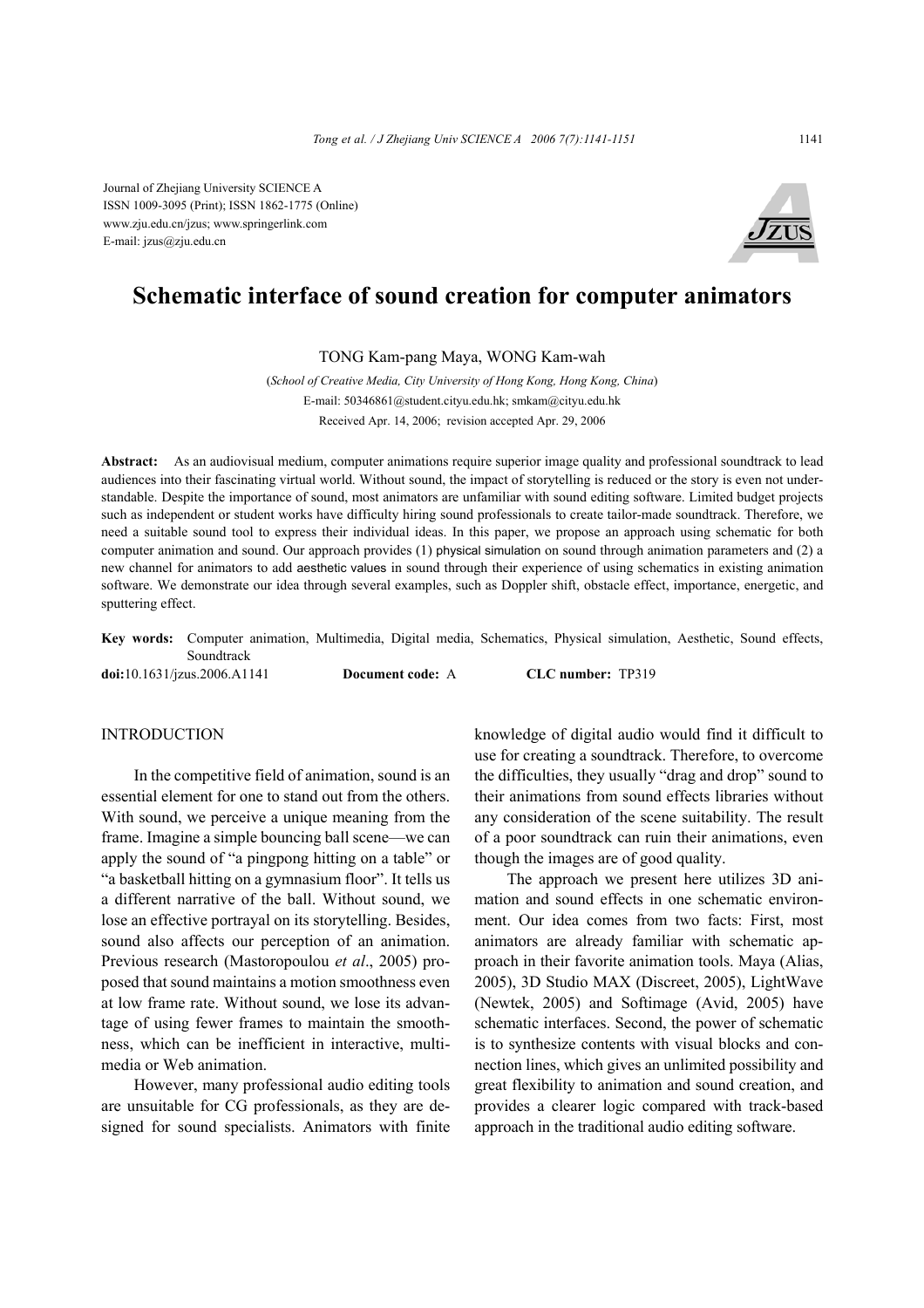# RELATED WORK

Previous work showed that audio application researches in the computer graphics community concentrate on the synchronization of sound and motion as well as automatic sound generation (Cardle *et al*., 2003; Hahn *et al*., 1995; O'Brien *et al*., 2001; 2002; Takala and Hahn, 1992; van den Doel *et al*., 2001). Most of them proposed methodologies for generating physically correct sound by object deformation (O'Brien *et al*., 2001; 2002), dynamic simulation (van den Doel *et al*., 2001) and object interaction (O'Brien *et al*., 2001; 2002; Takala and Hahn, 1992; van den Doel *et al*., 2001). Methods of motion-driven sound were also introduced (Cardle *et al*., 2003; Hahn *et al*., 1995; Takala and Hahn, 1992).

Without much effort, animators with minimal sound knowledge could benefit from these systems that provide a convenient and automatic means to create their "physically correct" realistic soundtrack. However, none of them considered elements other than physical quality such as aesthetics and creativity from animators. Quality soundtrack, like those created by sound designers, should accompany these elements so as to succeed in making unique and admirable animation. Our system addresses this subject by showing corresponding aesthetic examples in the later part.

Until recently, there were only a few soundediting tools attempting to create a working environment suitable for animators. The first type is a third party add-on tool implemented into existing 3D software. Foley Studio MAX (Boomer Labs, 2005) and Thunder (Digimation, 2005) are typical examples. They are implemented into 3D Studio MAX by utilizing its built-in interfaces, functions and objects of 3D software. Another example is AN-Sound 3D (Anilogix, 2005), an API merged with 3D Studio MAX which allows audio information outputted with 3D geometry.

The second type is a native sound-editing tool featuring an animation software interface. For instance, in Unreal game engine (Unreal Technology, 2006), users can call a "SoundCue Editor" in the animation viewport to edit the sound(s) for a selected geometry. It uses a schematic interface to represent the relationship of each sound with respect to its geometry.

The advantage of these tools is that it makes animators comfortable as they work in the same environment without switching to another unfamiliar tool for sound editing. However, again the soundtrack created in these tools is actually based on simulating the physical phenomenon of sound. No aesthetic issue is considered. It means that other than producing a realistic sound, users have lesser or no control of creating a personal soundtrack style.

# STRUCTURE OF SCHEMATIC

Our schematic approach (Fig.1) is quite similar to those in other animation software—it contains nodes and connection lines. For each node, there exist left inlets to receive data and right outlets to send out data. Therefore, the flow of data in a schematic is from left to right. Connection lines must be drawn from an outlet of a node to one or more inlets of another node.



**Fig.1 The flow of the schematic. From left to right: input part with sender nodes, processing part with processing nodes and output part with receiver nodes. These nodes are discussed below**

#### **Sender node**

Sender node passes stored or received data from its inlets to another node. These nodes can (1) have both inlets and outlets or (2) have outlets only. They do not modify their data. Type (1) node is constructed within the schematic. It stores data by receiving it from another, or is entered by the users. It lets users control some simple operations, such as on-off switch and user-defined data, and shows the status of received data for debugging. Node examples are Audio Mute, Audio Solo, Number, Name and Array*.* Type (2) node receives data from a 3D file or digital wave file, retrieves necessary contents such as geometry transformation, material and texture, file setting and wave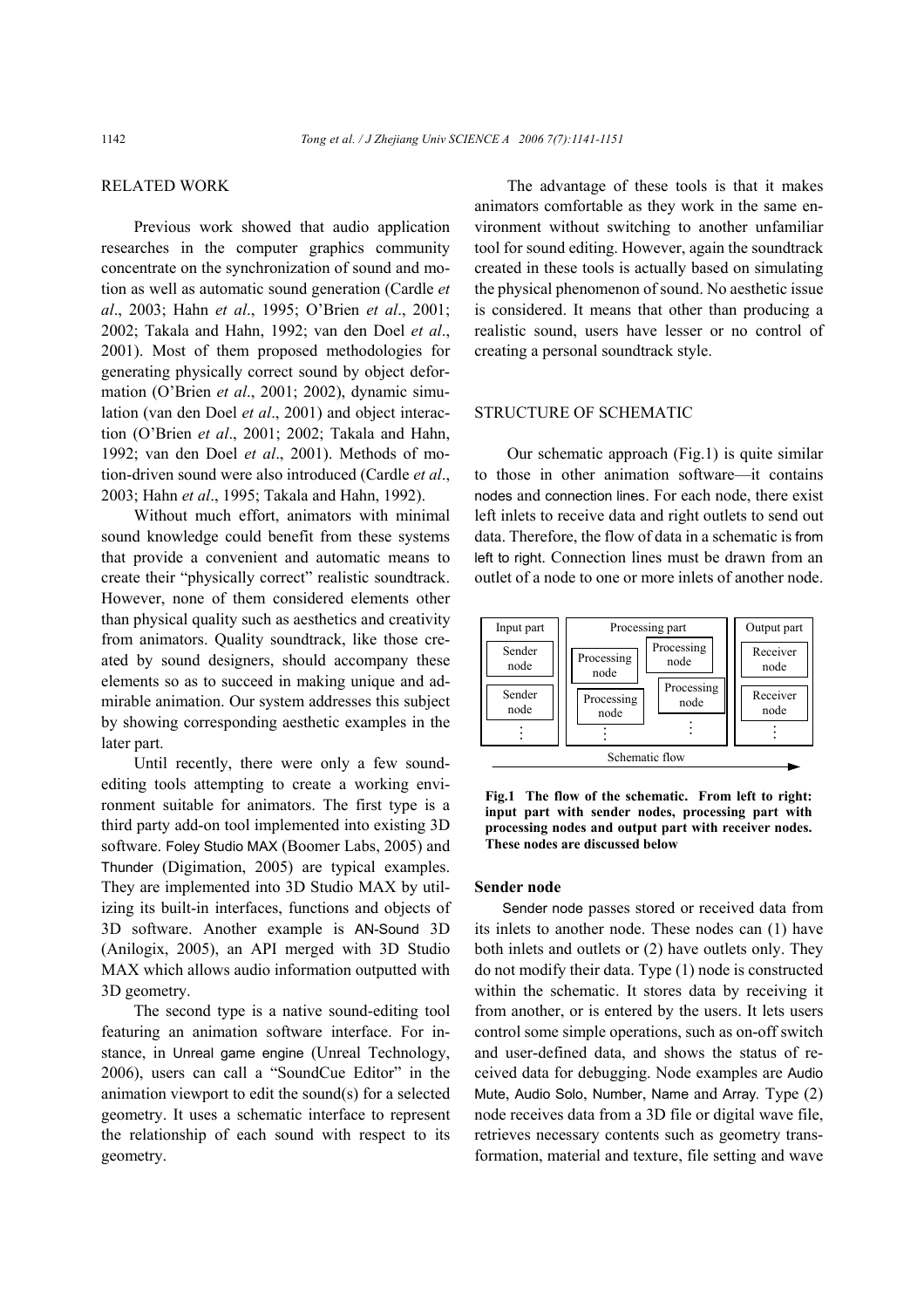sample content. Node examples are Transform, Material Color, Key, Normal, Geometry Group, Frame Rate and Wave File.

# **Processing node**

Processing node implements a specific computation on the audio sample or data received from its inlets. And then it sends the result to its outlet. These node types include (1) basic processing and (2) combined processing.

Basic processing node performs common DSP (digital signal processing) effects. It provides the same functionalities as other sound-editing software, such as Gain, Normalize, Pan, Equalization, Time Stretch, Pitch Shift, Chorus, Delay and Reverberation. They enable users to construct their custom sound effects from these basic elements.

Combined processing node performs a series of processing to achieve a desired effect. Through schematic, such node can be constructed to achieve more complicated effects, such as Distance, Doppler Shift, Occlusion, Exclusion and Obstruction*.* These are physical simulations of 3D sound. Unlike ordinary sound-editing software that only provides basic DSP effects, these nodes aim for aesthetics in sound expression that fits into the animation story. Examples of aesthetic usage include Importance, Energetic and Sputtering. For instances, how can I give this character to sound more important than the others? How can I make a sound tell the audience a car is going to be broken down? We will demonstrate these ideas in the later examples.

## **Receiver node**

Receiver node collects information from other nodes and performs a final processing on the wave sample. It contains no outlets for further connection. It is designed for the ultimate process on a sound file. Examples are Wave Out, Audio Output Port and Audio Level Meter.

# EXAMPLES

## **Physical simulation**

Although our proposed system aims at nonphysical quality simulation, we show here the use of constructing sound simulation in 3D environment as well. Before we go through our aesthetic examples, we first look at two examples of 3D aural simulation.

## **Doppler shift**

The first schematic example demonstrates a physical phenomenon called Doppler shift (Fig.2), which is driven by animation parameters and a digital sound wave.



**Fig.2 Doppler shift produced when a car is passing through the listener (camera at the left lower corner)** 

To construct a Doppler shift mentioned above, a schematic is proposed in Fig.3.



**Fig.3 A schematic for Doppler shift. (a) Transform node; (b) Number node; (c) Wave File node; (d) Doppler node; (e) Wave Out node**

Transform node (Fig.3a) reads required data from a 3D scene to provide animation parameters, such as transformation, scale and rotation of a geometry. In this example, the sole outlet "Pos" gives a position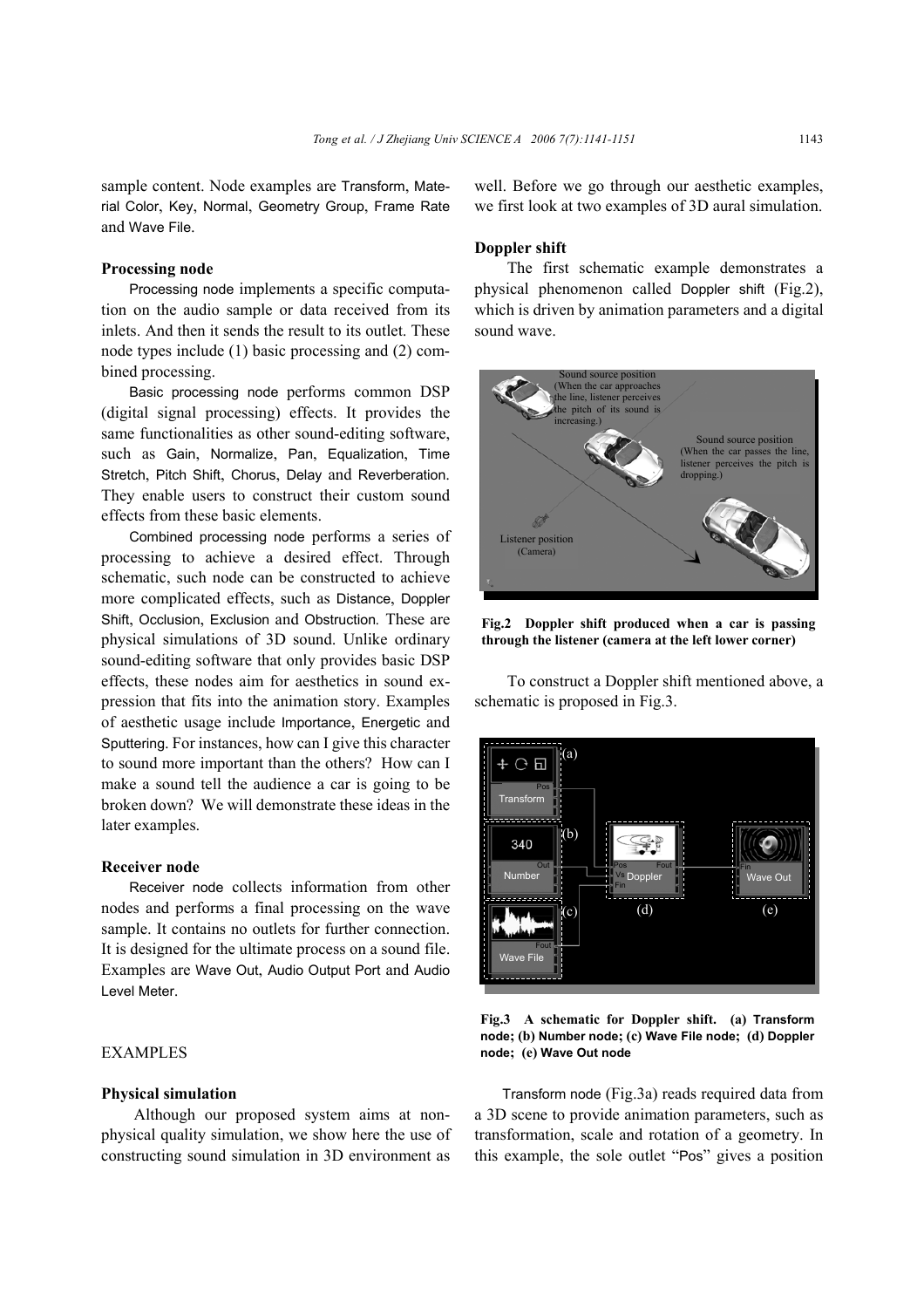attribute in  $(x, y, z)$  and is connected to the inlet "Pos" of the Doppler node (Fig.3d) and provides location data for the Doppler shift computation that we will discuss later.

Number node (Fig.3b) stores numerical values. In this example, the sound velocity, 340 m/s, is defined. We assume that user will enter a number, but it can also receive a value from its inlet. The value is then sent to "Vs" (sound velocity) inlet of the "Doppler" node (Fig.3d).

Wave File node (Fig.3c) stores digital waveform buffer and sends out the samples in sequence to the "Fin" inlet of Doppler node (Fig.3d).

Doppler node (Fig.3d) receives geometry position, sound velocity and wave content from the nodes we mentioned above. The mathematical representation of a Doppler shift effect is given by:

$$
f_{\text{observer}} = f_{\text{source}} \Bigg(\frac{1 + \nu_{\text{observer}}\,/\,\nu_{\text{sound}}}{1 - \nu_{\text{observer}}\,/\,\nu_{\text{sound}}}\Bigg),
$$

where  $v_{\text{observer}}$  and  $v_{\text{source}} < v_{\text{sound}}$ .

*f*observer is the frequency perceived by the observer. *f*<sub>source</sub> is the original frequency emitted from the sound source.  $v_{\text{observer}}$  is the observer's velocity and  $v_{source}$  is the velocity of the sound source.  $v_{sound}$ , the speed of sound in dry air, is approximately 340 m/s in standard room temperature (22 °C).

In a virtual 3D world, since the observer is always attached to a virtual camera, its velocity is zero. Therefore, we can simplify the Doppler shift equation to the following:

$$
f_{\text{observer}} = f_{\text{source}} \left( \frac{v_{\text{sound}}}{v_{\text{sound}} - v_{\text{source}}} \right).
$$

To simulate Doppler shift, we use a technique called fractional delay line (Zolzer, 2002) or variable delay line, which can be found in (Eigenfeldt, 2005). The basic concept is that we first read a wave signal, copy a portion of it with a definite length, and then push the portion back to the copying inlet repeatedly according to the delay time  $t_{\text{delay}}$ . In order to produce a frequency shifting effect over time, we vary  $t_{\text{delay}}$ continuously. When  $t_{\text{delay}}$  is decreasing, the sound pitch increases which simulates a sound source approaching the observer. When sound pitch decreases, (i.e. *t*delay is increasing) it simulates the source retreating from the observer.

The major step here is to find  $t_{\text{delay}}$ . To do this, express  $t_{\text{delay}}$  in milliseconds in terms of the number of delay audio samples *s* and the audio sampling rate *r*. We get:

$$
t_{\text{delay}} = \frac{s}{0.001r}.\tag{1}
$$

Also:

$$
s = \frac{d_{\text{source}}r}{v_{\text{sound}}},\tag{2}
$$

where  $d_{\text{source}}$  is a distance that can be obtained by calculating the length of the displacement vector between the moving geometry and the camera position. As every frame,  $d_{source}$  is varying (it is decreasing when the geometry moves towards the camera, and vice versa). Finally, substitute Eq.(2) into Eq.(1) to obtain:

$$
t_{\text{delay}} = \frac{d_{\text{source}}}{0.001v_{\text{sound}}}.
$$

Note that our proposed schematic (Fig.3) provides all necessary values for this formula:  $d_{source}$ comes from Transform node,  $v_{sound}$  comes from Number node and Wave File node provides sample data.

Wave Out node (Fig.3e) receives in its inlet "Fin" the processed signal from the outlet "Fout" of Doppler node*.* It then writes the information a wave file in a memory location.

# **Occlusion, exclusion and obstruction**

We show another example of 3D sound simulation here (Fig.4). Environmental acoustic effects, such as occlusion, exclusion and obstruction, can be found in recent 3D sound simulation like EAX (SoundBlaster, 2006; Krebs, 2002). Suppose, in our 3D world, we have a sound source, a listener (virtual camera) and two different rooms separated by a wall. Occlusion occurs if the source and the listener are in different rooms. The direct sound emitted from the source cannot reach the listener, but a muffled sound (filtered by the wall) is heard instead. If the listener can see the source in front of an open window con-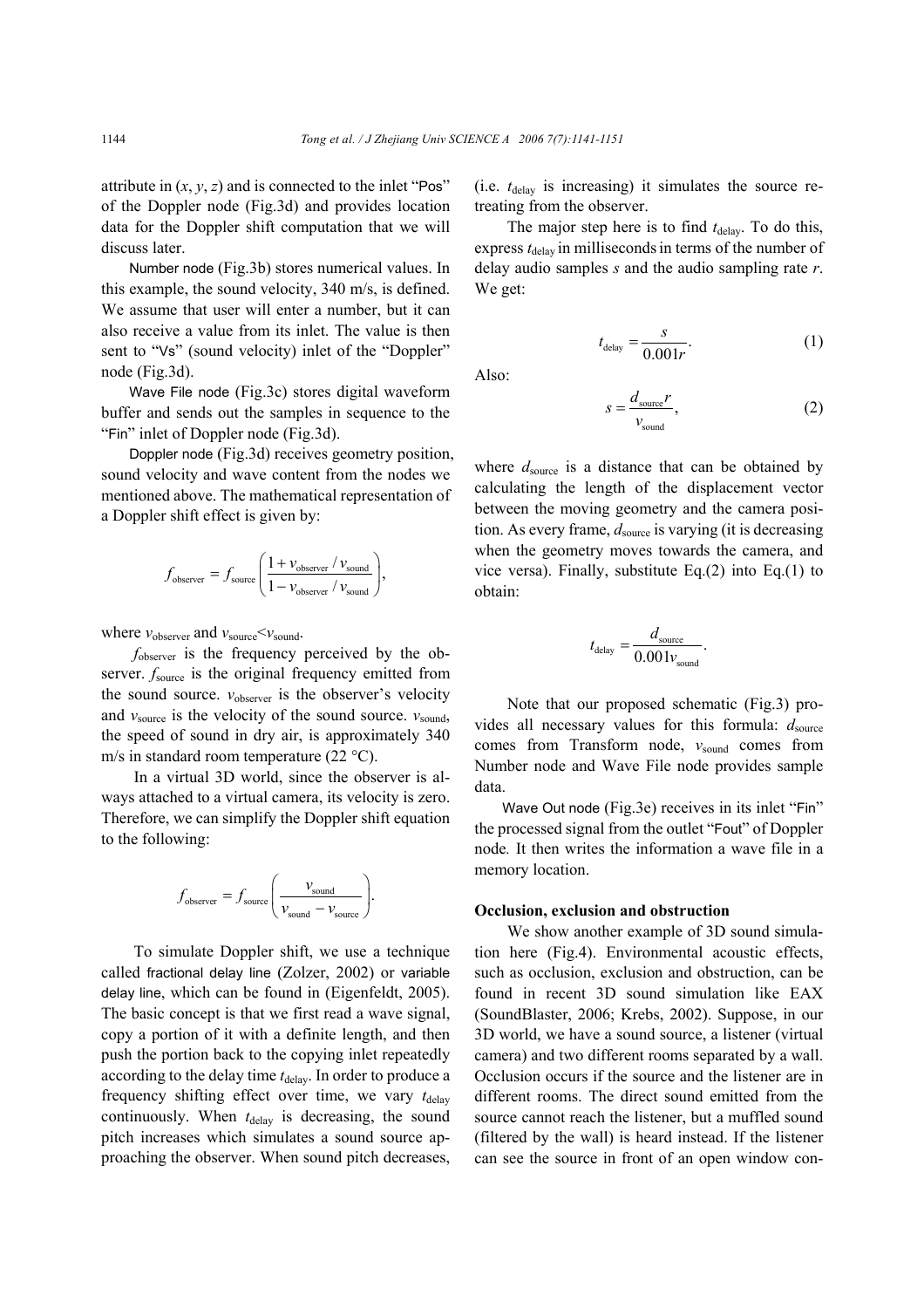necting both rooms, exclusion occurs as the direct sound reaches the listener through the window but most reflected sound cannot. If they are in the same room but there is a cabinet inserted between them, obstruction occurs as the direct sound cannot reach the listener, but the reflected sound could take another path (e.g. reflected from the wall) to reach him.



**Fig.4 Three conditions for producing occlusion (a), exclusion (b) and obstruction (c) effect in an enclosed area. A trumpeter is playing his instrument in front of an audience within the space. Brighter arrow lines are unblocked paths of direct and reflected trumpet sounds. Darker lines are the paths of the direct sound after being blocked by obstacles (wall and cabinet)**



**Fig.5 A proposed schematic for "obstacle effect". (a) Transform node; (b) Wave File node; (c) Obstacle node; (d) Wave Out node**

The following schematic shows a proposed connection of each node:

Obstacle node (Fig.5c) provides acoustic effects caused by an obstacle with respect to the listener. That is, occlusion, exclusion and obstruction. The major mechanism of this node is that it first collects, from Transform node (Fig.5a), the location data of scene geometries such as virtual camera (listener), sound source and "obstacle" objects. A bounding volume of an obstacle is calculated, and then tested for intersection with a ray (direct sound path) constructed from the listener (camera position) to the sound source. The node applies a corresponding effect according to the conditions shown in Table 1.

**Table 1 Conditions for checking different types of obstacle effect** 

| Condition                                                                      | Obstacle effect |
|--------------------------------------------------------------------------------|-----------------|
| Intersect, reflected sound can reach<br>the listener                           | No effect       |
| Ray blocked by a scene object and no<br>reflected sound can reach the listener | Occlusion       |
| Ray blocked by a scene object but<br>reflected sound can reach the listener    | Obstruction     |
| Intersect, no reflected sound can reach<br>the listener                        | Exclusion       |

Reflected sound can be generated from the original sound source (Wave File node, Fig.5b) as discussed in (Zolzer, 2002). Basically, a reflected sound is a delay signal of an incoming digital wave with filter applied to simulate the absorption of frequencies from reflecting materials such as wall or cabinet. In addition, if the ray is blocked in an intersection test, filter should be applied to reduce the level of frequency component in a direct sound. Object surface absorbs high frequencies of the sound, which makes it muffled. The overall volume of the sound is thus attenuated, yet not completely muted.

#### **Aesthetic usage**

The following four examples demonstrate aesthetic usage through our proposed system.

#### **Important sound**

In contrast to the last examples of physical simulation, this example demonstrates an aesthetic usage, territory sound, which was discussed in (Chion, 1994; Cooley, 1998). Territory sound is a sound effect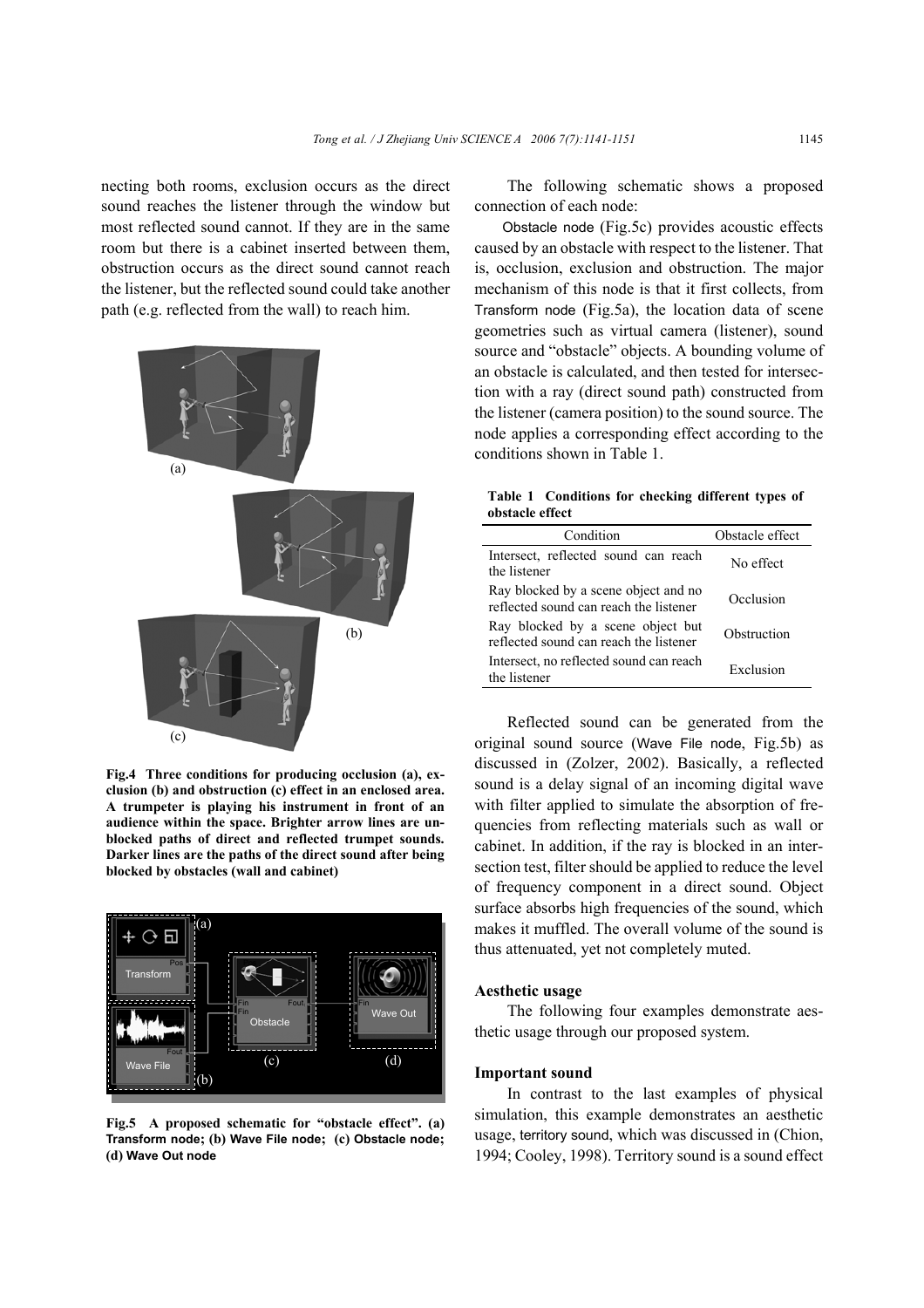that attracts audience attention to a specific location from all the surroundings other than background ambient sound.

In this example, our scene portrays a musical concert (Fig.6). The audience is talking about the musicians' performance (so the ambient sound). Among all musicians, the violinist plays the most emotional melody to attract the audience. At the same time, music from the trumpeter and drummer covers the audience sound.



**Fig.6 3D scene used in the territory sound example. On the stage there is (from front to back) a trumpeter, a violinist and a drummer. Below the stage is a line of audience** 

Therefore, from the above description, we can arrange the order of importance of these sounds as follows:

Violinst sound  $>$  Trumpeter sound  $>$  Audience sound,

where '>' means 'is more important than'.

To arrange the order of importance, we introduce a node called Importance node. A proposed schematic is shown in the following:

"Sound importance" here is the ability of a sound to draw audience attention. For an importance node, we can construct an importance mode in more than one way. For example, we can use volume to distinguish between important and unimportant sound. This concept comes from volume control dynamics mentioned in (Gibson, 1997). A balance mix of all sound effects produces no attraction to us on a specific part. However, when a sound suddenly changes to a higher volume among others, it draws people attention. In other words, it becomes more important.

In addition, we can also use equalization to make

a sound becomes closer to a listener, which gives an intimate feeling. For instance, for an important character voice we may boost the high frequency around 3 kHz range by equalization. Or otherwise we reduce 3 kHz range of other background sounds. The result is the dialogue sounds closer and clearer to draw audience attention.

The Importance node (Fig.7e) in our example can also be constructed through the concept of volume control dynamics (Gibson, 1997). We take the idea of volume effect from here (Micea *et al*., 2001). Basically, a scaling factor controls each sound volume. We can sum them up to obtain a final volume:

$$
v_{\text{final}} = \sum_{i=0}^{n} s_i v_i, \tag{3}
$$

where

$$
\sum_{i=0}^{n} S_i = 1,
$$
\n(4)

where  $v_{final}$  is the final volume,  $s_0$ , ..., $s_n$  are the scaling factors and  $v_0, \ldots, v_n$  are the original volume of each sound effect respectively. The range of all variables is from 0 to 1. Note that we should prevent the summed volume goes beyond the maximum peak, 0 dBFS (dB Full Scale) level, which causes a clipping sound. We can use "normalize" or "gain" audio functions to reduce the source volume before summing up. In our



**Fig.7 A schematic for "importance effect". (a)~(d) Wave File; (e) Importance; (f) Wave Out**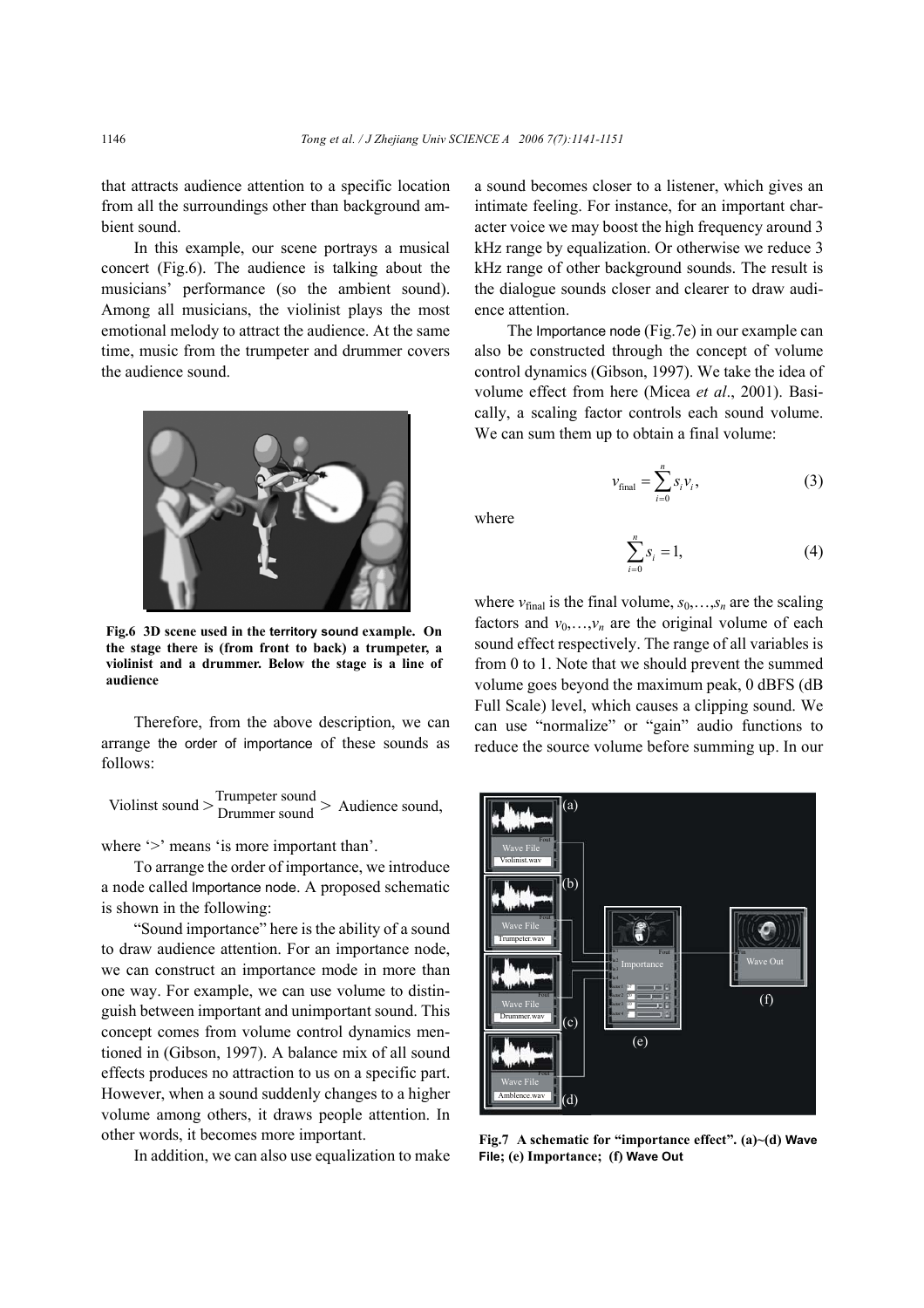example, we used sound sources around −13 dB to −9 dB peak level without any clipping problem. And if necessary, we can apply a hard limiter to cut down any clipped levels, or normalize the final volume (e.g. reduce to −3 dB peak level).

To control the node, we can have two methods. The first one is animated importance. For example, when we decrease the violinist importance over the shot, the other sounds relatively increase their importance. The second method, fixed importance, is that a user locks the most important sound after setting its value and redistributes the remaining importance to the second important sound, and the process is repeated until all sounds have their own importance.

To demonstrate the idea, Fig.8 show the steps of using fixed importance.



**Fig.8 Five steps of using Importance node for fixed importance setting**

Starting from the first sound (violinist sound), 100% importance is assigned to it before any modification (Fig.8a). The factors 1 to 4 are the scaling factors for each sound:

| $factor1 = s_{\text{violinist}}$ |
|----------------------------------|
| $factor2 = s_{trumpeter}$        |
| $factor3 = s_{drummer}$          |
| factor4=S <sub>ambience</sub> .  |

According to Eq.(4), the sum of all scaling factors equals 1 (100%). Therefore, when the *factor*1 holds 100%, all other factors do not have any importance.

Now, the user sets the *factor*1 slider to two-third of it (Fig.8b). It means that we assign 67% importance to the violinist sound. The remaining 33% will be stored in the node.

When the user locks the *factor*1 value by clicking the lock icon beside the slider, it fixes the importance of the first sound to 67% from any further modifications (Fig.8c). Also, the stored 33% importance is sent to the second sound effect of the trumpeter sound.

If the lock icon of the second sound is not pressed, the value is still editable. Note that the second slider is at maximum level of 1.0. This level also represents the *factor*2 is at its maximum value of 33. Therefore, the slider is actually controlling the relative scale of the factor's value (i.e. 1.0=33%, 0.66= 22%, …), but not the actual scale. This rule also applies to all sliders we discussed in here.

To continue, the user has set 20% importance of the trumpeter sound and locked it (Fig.8d). The remaining 13% importance is sent to the third sound effect (drummer sound) when the last sound does not hold any importance.

Finally, the user has set the third sound 10% importance and locked it (Fig.8e). The remaining 3% importance is sent to the last sound (ambient sound). Since we do not have more sound effects, that 3% importance may not be modified anymore even though it is unlocked.

At this point, the user has set all importance for each sound effect. All scaling factors will be sent to multiply with the input volume according to Eq.(3) to yield the final volume. The result will then be sent to other connected node by its Fout outlet.

#### **Inverse importance**

We present this example using the same 3D scene. Consider the following case: at the start, the audience is silent and the music is loud. Thus, the importance of musicians is larger than the audience. A few seconds later, they receive a burst of applause from the audience, which cover the volume of music. Therefore, the importance of audience (their claps) becomes larger than all musicians.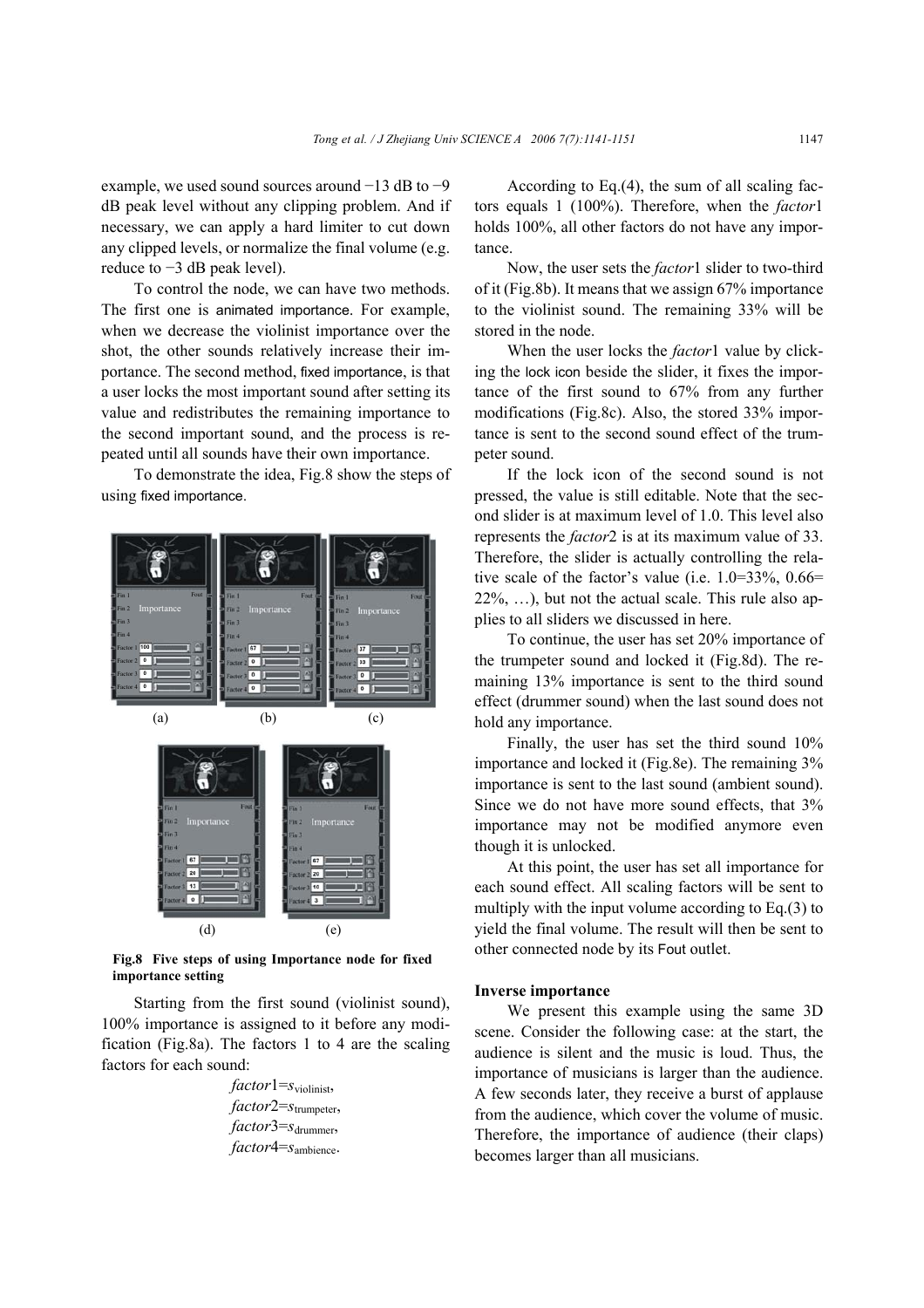The above example shows a usage of an inverse importance. At the beginning, musician importance is larger than the audience. Afterward, the situation is reversed when the audience claps the musicians' performance.

To define an inverse importance, we compute from an importance node. Refer to the previous example (important sound), our four scaling factors (factor  $1-4$ ) are 67%, 20%, 10% and 3% respectively before an inversion. After an inversion, they become 3%, 10%, 20% and 67%. Therefore, in a general case, the scaling factors in an inverse importance will be:

$$
factor_{ii}[1]=factor[n]
$$
\n
$$
factor_{ii}[2]=factor[n-1]
$$
\n
$$
factor_{ii}[3]=factor[n-2]
$$
\n
$$
...=...
$$
\n
$$
factor_{ii}[n-1]=factor[2]
$$
\n
$$
factor_{ii}[n]=factor[1]
$$

where *factor*<sub>ii</sub> is a scaling factor after an inverse importance.

Note that for each factor, the change from a normal importance to an inverse importance should have a short transition. For instance, the scaling factor *s*violinist changes from 67% to 3% in 500 ms transition. It ensures no sudden discontinuity in volume especially from a very small to a large importance.

#### **Energetic effect**

Most animators who deal with animation sound do not realize that characterized sound is very effective for pronouncing a trait of an animated object. Rather than using a sound to describe merely a physical phenomenon (for examples, a robot walks with metallic footsteps; or a goblet hits on the ground which has a glass-broken sound), characterized sound adds more meaning to the object. For instance, we can portray the energetic characters of a car (1) with a roaring engine sound to give a feeling of ready for pouncing, or (2) with a sputtering engine sound to give a feeling of breakdown.

To characterize a sound effect, sound manipulation involves modifying the rhythm, temporal attribute (time stretching), and timbre (pitch variation).

In this example, we have a car starting its engine to run. We begin with a natural engine sound without any manipulation. Then we use a node called energetic effect to manipulate the engine sound, which gives different meaning to the car (Fig.9).



**Fig.9 A schematic for "energetic effect". (a) Wave File; (b) Energetic; (c) Wave Out**

For the Energetic node, we use a method called variable speed replay (Zolzer, 2002) to change the speed of a sound. It sounds like running an analogue audiotape in forward mode with a slower or faster rate than normal playback. It leads to time stretching of a sound, and compression or expansion of the whole frequency spectrum. We can draw a relationship between the input sampling frequency,  $f_s$ <sub>input</sub>, and the playback sampling frequency, *f*s,playback, which is given by:

$$
f_{\text{s},\text{playback}} = sf_{\text{s},\text{input}},\tag{5}
$$

where *s* is a speed factor and is larger than 0.

Fig.10 shows, using the car engine sound in our example, what is happening with different values of *s* in terms of the time-amplitude graphs (left) and the frequency-audiolevel graphs (right).

Fig.10a shows the temporal length and the frequency spectrum when the speed factor *s* is in normal (*s*=1.0). Note that, for this case, the spectra of an input sampling frequency and a corresponding playback sampling frequency are consistent. In Fig.10b we see that if *s* is larger than 1 (e.g. *s*=2.0), temporal length is compressed and the frequency spectrum is expanded (as frequency is inversely proportional to time period, that is,  $f=1/T$ ). The spectrum expands towards the right (high frequencies) so a raised pitch occurred. In Fig.10c, we see that if *s* is smaller than 1 (e.g. *s*=0.5), the time is expanded and the spectrum is compressed. The spectrum constricts towards left (low frequencies) so a lower pitch occurred.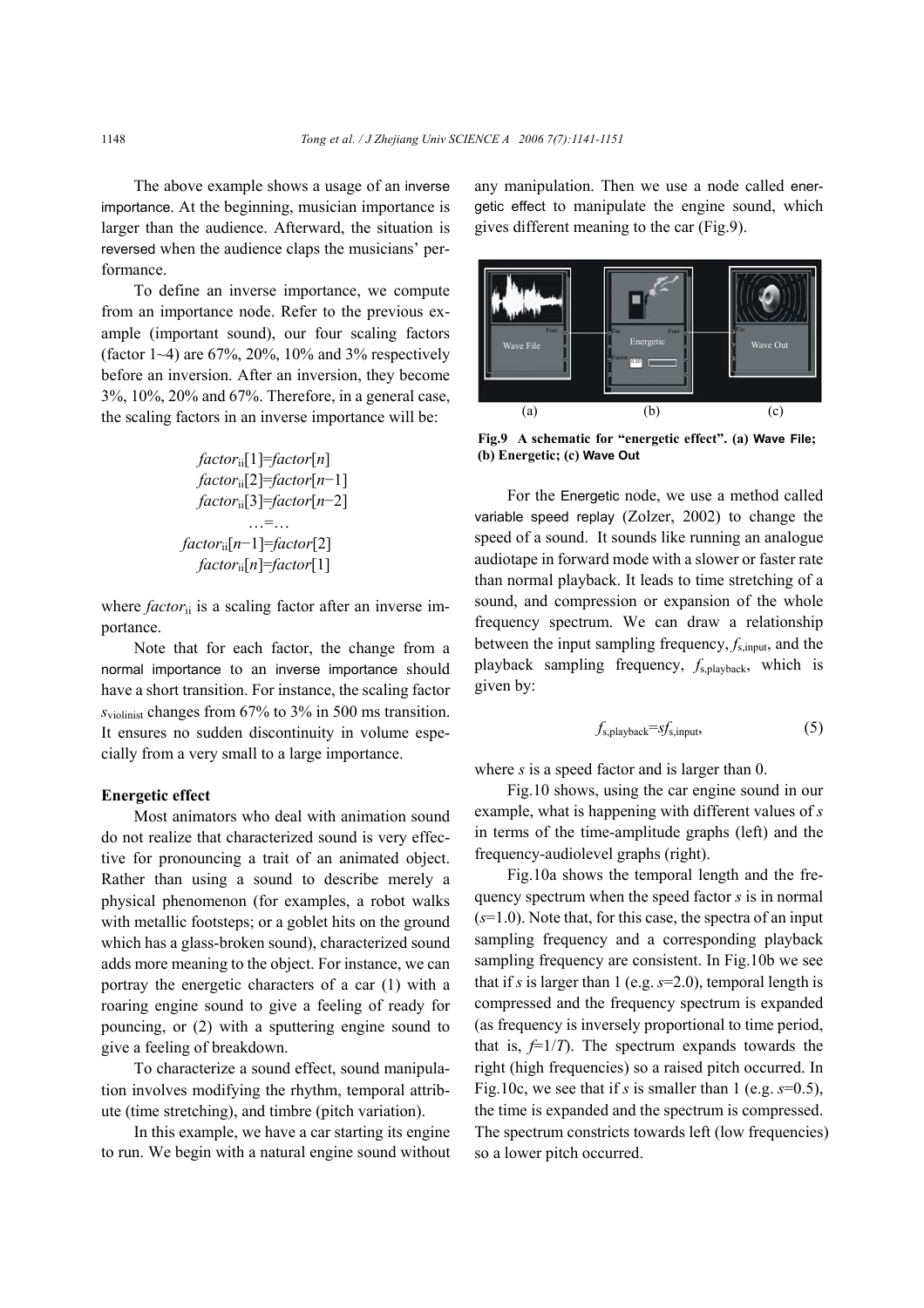

**Fig.10 Three pairs of time-amplitude graphs (left) and frequency-audiolevel graphs (right) with respect to different values of the speed factor,** *s***. (a)** *s***=1.0 (normal speed); (b)** *s***=2.0 (double speed); (c)** *s***=0.5 (half speed)** 

The phenomenon mentioned above, from the aesthetic point of view, can be a kind of manipulation for creating "energetic" meaning of a sound. As mentioned in  $(Mott, 1990)^1$ , the playback speed of a sound can change its property. For a sound with rhythmic characteristic, such as an ignition sound of a car engine, the lowering of its pitch and slowing its time will result in a feeling of losing energy. On the other hand, to heighten its pitch and increase its speed will yield a vigorous impression.

Another clue of the above phenomenon is to playback videotape with different speeds to listen to its sound effects. For instance, with playback mode is enabled, forward in slower than normal rate will make the stepping sound a tyrannosaurus becomes dull in the Jurassic Park. In contrast, fast forward will give its sound like a vivid cartoon chipmunk walking.

From the above examples, speed and energy in-

terfere with the sound property. We attempt to express such relationship with the technique of variable speed replay (Zolzer, 2002). Think about if we treat the speed factor *s* as a factor to indicate energy level of a sound; a higher value gives it more energy so faster in speed, and vice versa. Here, we use this technique as the node basis as describe below:

Digital wave signal feeds the energetic node (Fig.9b) with an input sampling frequency. Users can control a factor, called energy factor, from the slider as shown in Fig.9b, to adjust what kind of energetic level they want. The resulting factor is sent to a variable speed replay unit inside the node. Based on Eq.(5), it calculates the desired output sampling frequency of the input signal.

## **Sputtering effect**

In this example, a major factor deciding an engine is "energetic" or not is the rhythm produced by the mechanism inside—a faster rhythm seems to have more energy than a slower rhythm. In general, for the energetic effect we described, a rhythmic sound source, such as a sound of machine, wind blow, seawater, running footstep and vocal, can possibly produce a better result.

Consider this example: a slowed-down engine sound gives us a feeling the car is leaking its gas, which tells us the car is going to break down. However, to emphasize the effect, besides slowing down the sound, we reinforce the rhythm by varying the envelope shape of the sound. Imagine the car is going to break down, and its engine gives a series of fast rhythmic sputters and gradually slows the rhythm down, and finally dies out without sound.

A fast-to-slow rhythm gives a feeling of something is leaking its energy and eventually dies out. The rhythmic impression can be generated through a frequency-alternating saw-tooth wave. The wave starts at a fast frequency, for instance, 12 Hz, and ends with a slow frequency, such as 1 Hz. The frequencies change from fast to slow can give us a feeling of the rhythm that the engine is slowing down.

We name this rhythm as a sputtering rhythm. What we can do with the rhythm is to multiply it with the sound effect signal to yield a new sound that gives a sputtering feel, as shown in Fig.11.

<sup>&</sup>lt;sup>1</sup> Robert mentioned the speed component, in one of the nine components of sound, varies the properties of a sound effect (Mott, 1990)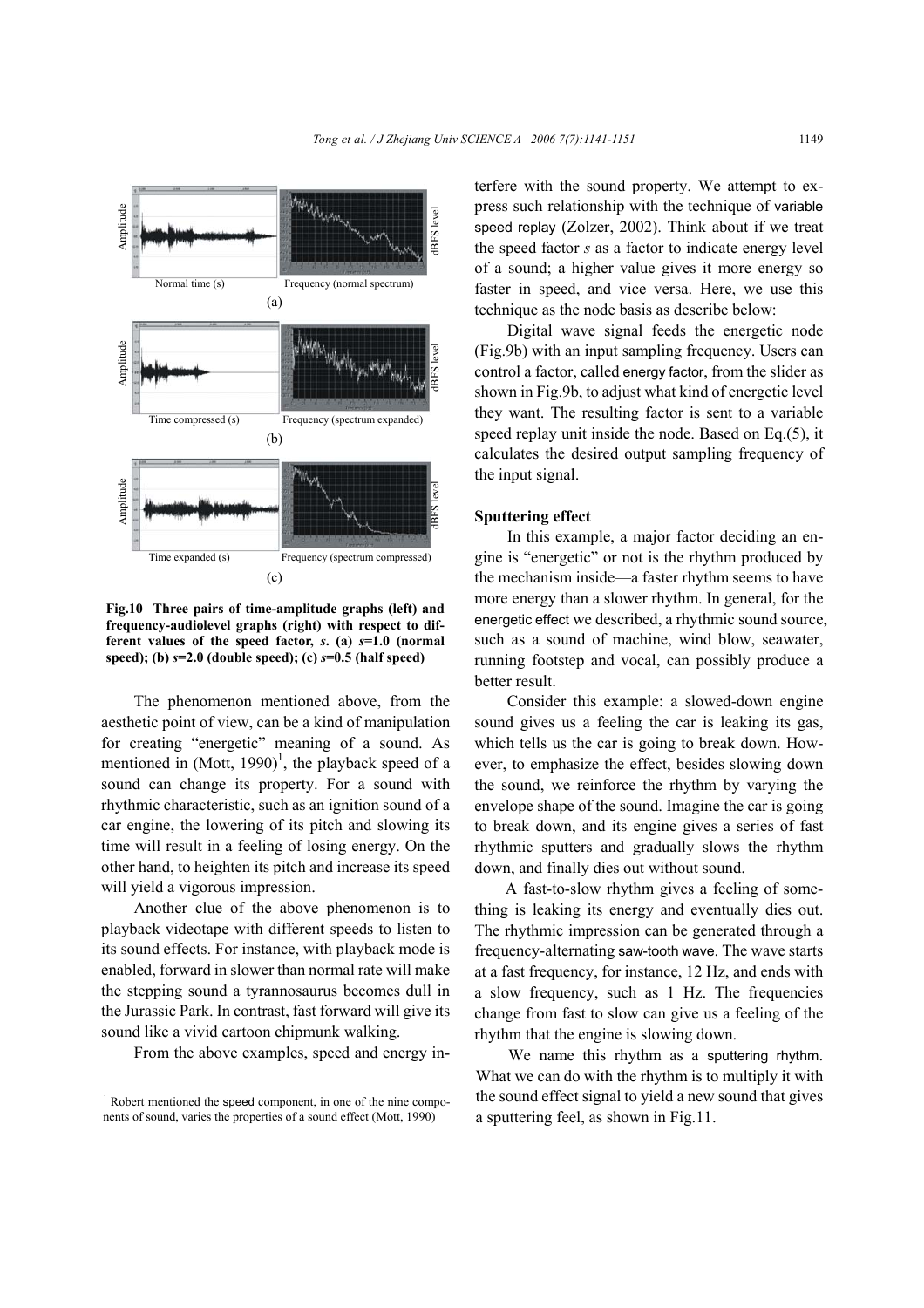

This is the original sound with energy factor=0.5 (half speed of the original). It makes the rhythm of the engine sound slower and the timbre duller

(a)



At the top, it is a saw-tooth wave with the start frequency 12 Hz and the end frequency 1 Hz within 4 s. It multiplies with the engine sound to yield a sputtering sound. The result is shown just below the saw-tooth wave.

The saw-tooth wave acts as an envelope for the engine sound after signal multiplication. Two successive dot vertical lines (1 wave cycle) give the shape of a discrete "sputter" unit. As shown in the resulting wave, there are 21 sputters and the sputtering rhythm created by the saw-tooth envelope gradually changes from fast to slow

#### (b)

#### **Fig.11 Creation of sputtering engine sound. (a) Original engine sound with energy factor=0.5; (b) Top: saw-tooth wave; Bottom: resulting wave after multiplication**

The sputtering effect can be a node consisting of a saw-tooth wave generator with alternating frequency. Its inlet receives processed wave data from the energetic node. Therefore, in our schematic (Fig.9), we connect it just after the outlet of the energetic node but before the inlet of the wave output node.

## EXPERIMENTAL RESULTS

To create a schematic proposed here, we are implementing our prototype through Max/MSP (Cycling'74, 2005b), a real-time MIDI and audio processing software using primitive flowchart objects. The examples presented in the previous sessions are some test results through our in-progress prototype by using a machine with Pentium IV 2 GHz CPU. At this moment, we still have many interface issues to deal with in Max/MSP. In the next step we will use Jitter (Cycling'74, 2005a), a set of external 2D and 3D graphic objects for Max/MSP environment, to implement an importer for 3DS format that is popular in the game industry. Note that Jitter provides basic graphical functionalities through OpenGL commands, and is suitable for presenting visual output.

#### CONCLUSION AND FUTURE WORK

In this paper, we proposed a schematic approach for making sound for computer animation. As animators are usually familiar with schematic interface, our approach helps them to facilitate the job that is traditionally done in sound-editing software with which they are unfamiliar. We believe that such interface assists animators to create and understand a sound network more easily.

Moreover, the schematic has unlimited potential to create any style of sound effects through their imagination of animation parameters. Besides conventional concept of a sound with physical simulation in 3D space, aesthetic usage can also be constructed through the schematic logic. Examples such as importance, inverse importance, energetic and sputtering effect, are shown in this paper.

Since thousands of aesthetic nodes can be custom-built, in the future, we want to find a way to generalize these nodes with well differentiated categories.

#### **References**

- Alias, 2005. Retrieved 22 Dec. 2005. Http://www.alias. com/eng/index.shtml
- Anilogix, 2005. Sound Technology—Anilogix Pvt. Ltd. Retrieved 25 Dec. 2005. Http://www.anilogix.com/soundtechnology.html
- Avid, 2005. Retrieved 22 Dec. 2005. Http://www.softimage.com/home/
- Boomer Labs, 2005. Retrieved 25 Dec. 2005. Http://www. boomerlabs.com/
- Cardle, M., Brooks, S., Bar-Joseph, Z., Robinson, P., 2003. Sound-by-Numbers: Motion-Driven Sound Synthesis. Eurographics/SIGGRAPH Symposium on Computer Animation 2003, p.349-356.
- Chion, M., 1994. Audio-Vision: Sound on Screen. Columbia University Press, New York.